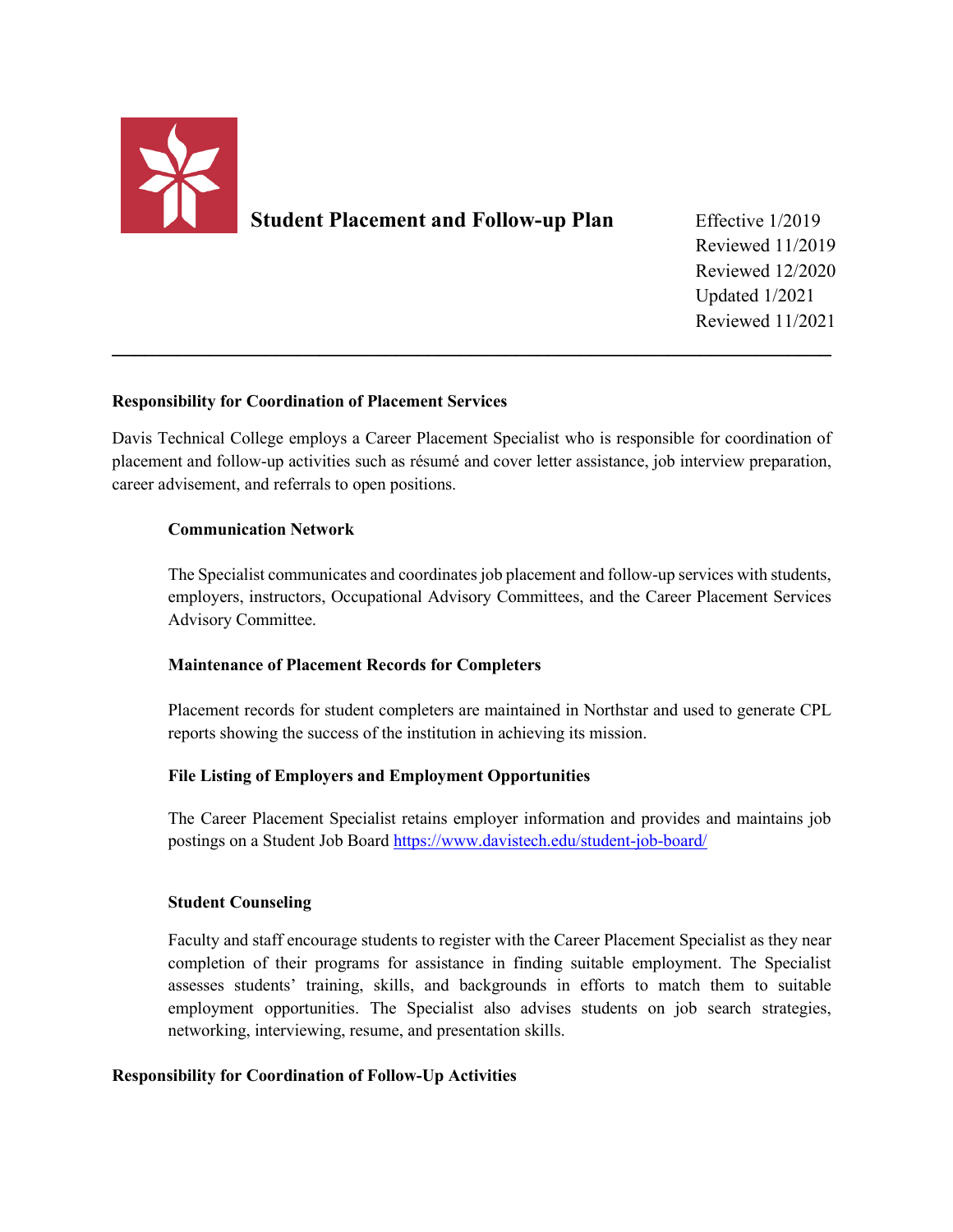The Career Placement Specialist is responsible for gathering data from student completers and employers of completers. Completions, Placements and Licensure information is collected from students, government agencies, and National Student Clearinghouse.

### **Information Collected from Completers**

Student Services includes reminder on graduation packet to encourage student completers to share changes in their employment status by going online and completing the student follow-up survey. The survey includes questions to determine whether job placements are related to the students' training program, as well as qualitative questions used to assess the effectiveness of training. Each month, students within 250 hours of graduating from their programs are identified through Northstar and emailed by the Career Placement Specialist. Career Placement Specialist saves the monthly email. The email stresses the importance of successful outcomes and requests that the students complete the follow-up survey.

The student survey is available online at<https://www.davistech.edu/career-placement-services/>

## **Information Collected from Employers of Completers**

The Career Placement Specialist attempts follow-up contact semi-annually with the employer of completers asking them to complete the employer follow-up survey. The survey includes questions about the students' job-related and soft skills, and the quality of the students as employees. This information is used to determine program effectiveness for various modes of delivery.

The employer survey is available at<https://www.davistech.edu/career-placement-services/>

### **How Follow-Up Information is shared**

Follow-up data from student completers and employers of completers are reported to and evaluated by the Training Division Directors on a continual basis using Tableau Web based qualitative reports, program reviews, conducted by the Training Directors, are used to provide qualitative feedback to instructors about program effectiveness. Career Placement Specialist shares data annually with faculty and staff during Strategic Planning meeting. Professional development courses on outcomes are available to ensure instructors have information and resources needed to be successful. Instructors also learn about strategies to improve the quality of program outcomes.

### **Career Placement Services Advisory Committee**

The Career Placement Services Advisory Committee meets at least once a year to evaluate follow-up surveys, review the survey results, discuss potential professional development needs relating to outcomes, review the Student Placement and Follow-up Plan, and update as necessary. The Advisory Committee also develops objectives for improving placement and follow-up services. The Committee consists of a cross section of directors, instructors, and other staff of Davis Technical College. The Career Placement